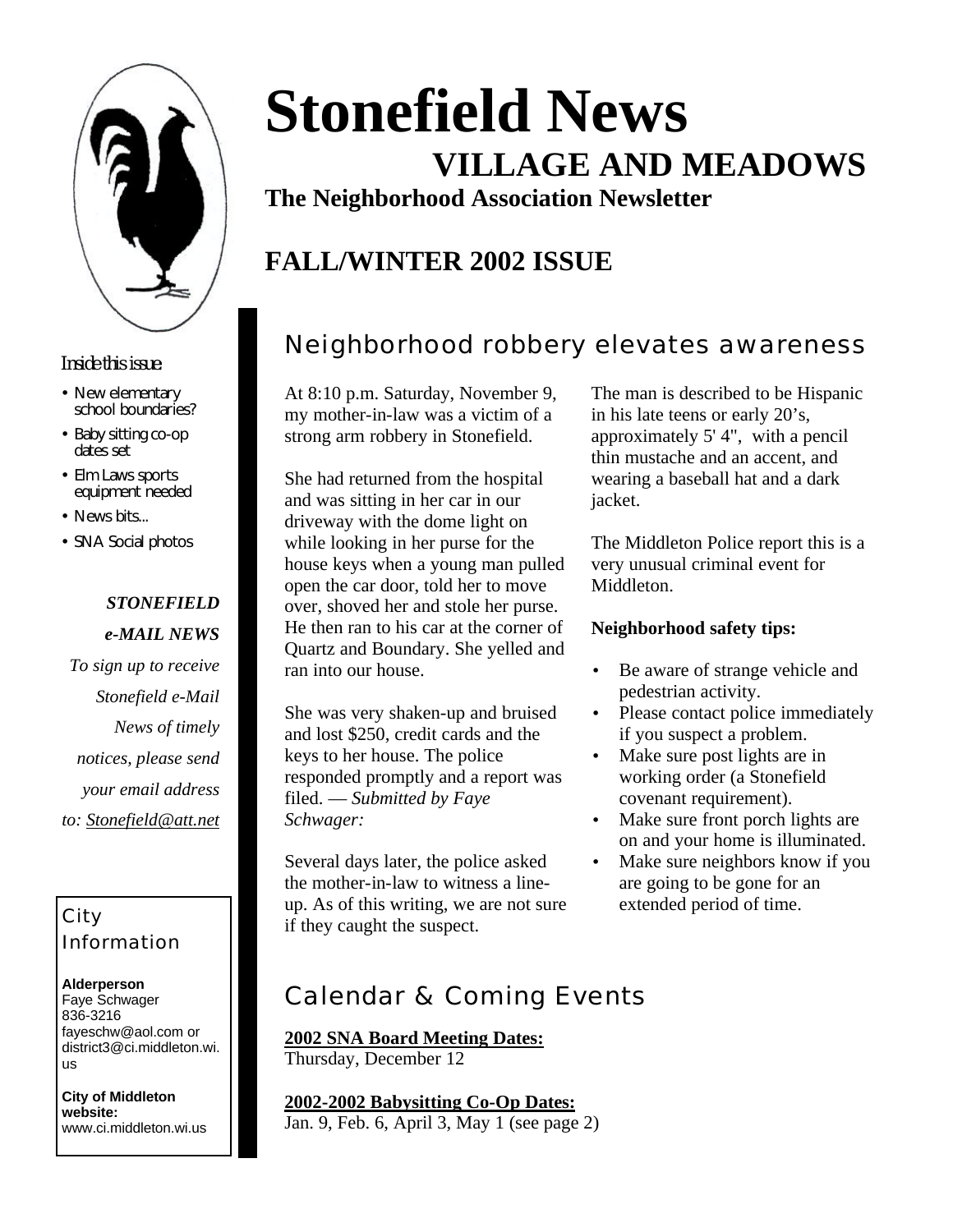# 2002-2003 SNA Board Members

### **PRESIDENT**

James Dvorsky 6505 Clovernook Road 836-4045 james.dvorsky@att.net

#### **SECRETARY**

Joan McGovern 6303 Sleepy Hollow Circle 831-4994 joan\_mcgovern@yahoo.com

### **TREASURER**

Sue Miller 1114 Boundary Road 831-3357 smiller@greatlakesco.com

### **CIVIC DIRECTOR**

Tom Crozier 6353 Stonefield Road 833-1102 crozierip@charter.net

**WELCOMING COMMITTEE** Vacant

#### **SOCIAL DIRECTOR**

Shirley Stephan 6626 Clovernook Road 831-1842 Pstephan@chorus.net

### **BOARD MEMBERS AT LARGE**

Jon DiPiazza 1218 Boundary Road 836-5433 jon101@chorus.net

Jeffrey Mattox 1103 Stonefield Circle 831-1103 hm1103@mac.com

Tom Thieding 6325 Briarcliff Lane 836-5709 tpcactus@chorus.net

# SNA submits "traffic calming" plan

The City of Middleton and the Stonefield Neighborhood have devised a plan to reduce the median speed and volume of traffic on Stonefield Road.

The action was set forth when the City of Middleton held a hearing in September  $5<sup>th</sup>$  about traffic calming. Out of that hearing committees of volunteers were formed to study and recommend solutions for three neighborhoods that Middleton had determined needed help. The Stonefield committee met with a traffic engineer hired by Middleton in September and October. The Public Works Committee will hear those recommendations on November  $25<sup>th</sup>$  in Town Hall at 7:05 p.m.

The committee will be recommending a combination of medians beginning at the entry of Stonefield Road off of Old Middleton Road, and two traffic circles at the intersections of Boundary and Stonefield Road.

Once the Public Works Committee has heard and agrees to the recommendations, a month-long test will occur this spring. After the test, the neighborhood will be balloted and, if approved, design will proceed and construction will begin in the fall.

The volunteers for the Stonefield committee were James Dvorsky, David Nembard, Jon DiPiazza, Bob Sladky, John Doebley, Steve Meyer, Sheryl Swoboda, Dawn Krahn, John Grooms, Mary Jane Harbour and Tom Crozier.

# Enrollment Management Committee looks at school boundary plans

The Middleton-Cross Plains Area School District Enrollment Management Committee (EMC) has held discussions on the development of preliminary school attendance boundary scenarios to address enrollment imbalances in the district for the next five years.

The committee was formed as a result of feedback from the public at meetings held in February 2002. It includes district staff, school site-selected parents and administrators. For more information visit the EMC site at: http://www.mcpasd.k12.wi.us/ abt.emc.cfm

The potential impact of any EMC decisions effects everyone. Even if you do not have school age children this could effect the value of your home in Stonefield.

**Page 2**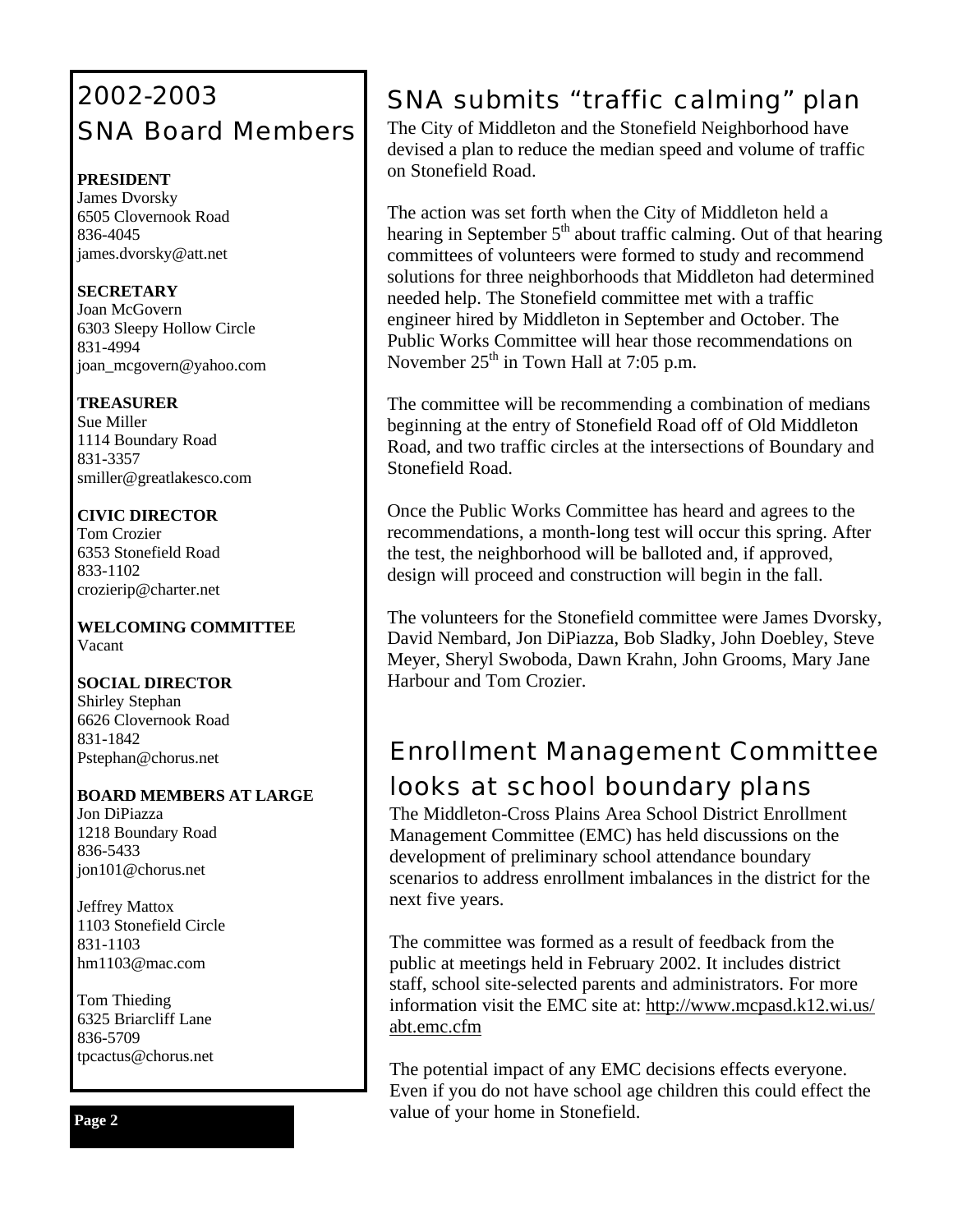## Skating rink for Elm Lawn approved

The proposed Ice Rink for Stonefield received approval by the city on Nov. 18. The "Porta Rinx" ice surface will be located on the tennis courts at Elm Lawn and lighting will be installed making the rink available until 9 p.m. nightly.

To help make this a success we are seeking the support of enthusiastic neighbors for the set-up, limited maintenance, and takedown of the new ice surface. Set-up and takedown will require 4 to 6 people.

We are planning to have the rink in around the 3rd week of December (weather permitting). In addition we will be circulating an adopt-a-park letter for families to select a week(s) for helping out with any light maintenance (flooding the surface if necessary or locking the gate in warm weather to protect the ice).

Everyone is welcome to pitch in for light snow removal. The Middleton Parks Deptartment will help out after the heavy snowfalls.

Neighborhood residents interested in assisting with the rink are encouraged to contact Garry and Tia Bunz for more information at 827-6788, or tbunz@chorus.net.

# Baby Sitting Co-op meeting dates

The SNA baby sitting co-op has set its schedule for the coming months. Those parents who participate in the babysitting co-op build a network to share babysitting opportunities. Bring your children to the meetings to get to know other parents and kids in the neighborhood. All meetings start at 9:30 a.m. For more information and to RSVP, contact Valerie McCarthy at 831-2952

Jan. 9—Shirley Stephan, 6626 Clovernook Rd., 831- 1842 Feb. 6—Shirley Stephan, 6626 Clovernook Rd., 831-1842 April 3—Meriel Rongstad, 6709 Lannon Stone Circle, 827-5415 May 1—Jean Wiencek, 6405 Wydown Circle, 831- 8150

### Ladies Night Out

The Stonefield Baby Sitting Co-op would like to invite all Stonefield ladies to a **Ladies Night Out** on Thursday December 5th, 2002, at Ginza of Tokyo, 6734 Odana Road, Madison. Cocktails start at 6:30 p.m., with dinner at 7:00 p.m. Although the official RSVP date has past, please call and we will do our best to accommodate, if possible. For more information call Valerie McCarthy at 831-2952.

### Neighbors urged to control barking dogs do dog cleanup.

There have been complaints of neighbors allowing dogs to bark beyond reason and control. While dogs are welcome in Stonefield, it is important that you respect your neighbors and control your dog from excessive barking.

Some dog owners are also failing to pick up after the dogs. To uphold public health, and be considerate nieghbors, please pick up after them.

To address problems, first call your neighbor making them aware of the problem and politely ask for them to take of the problem. If a satisfactory solution is

not reached, contact the Middleton Police Department.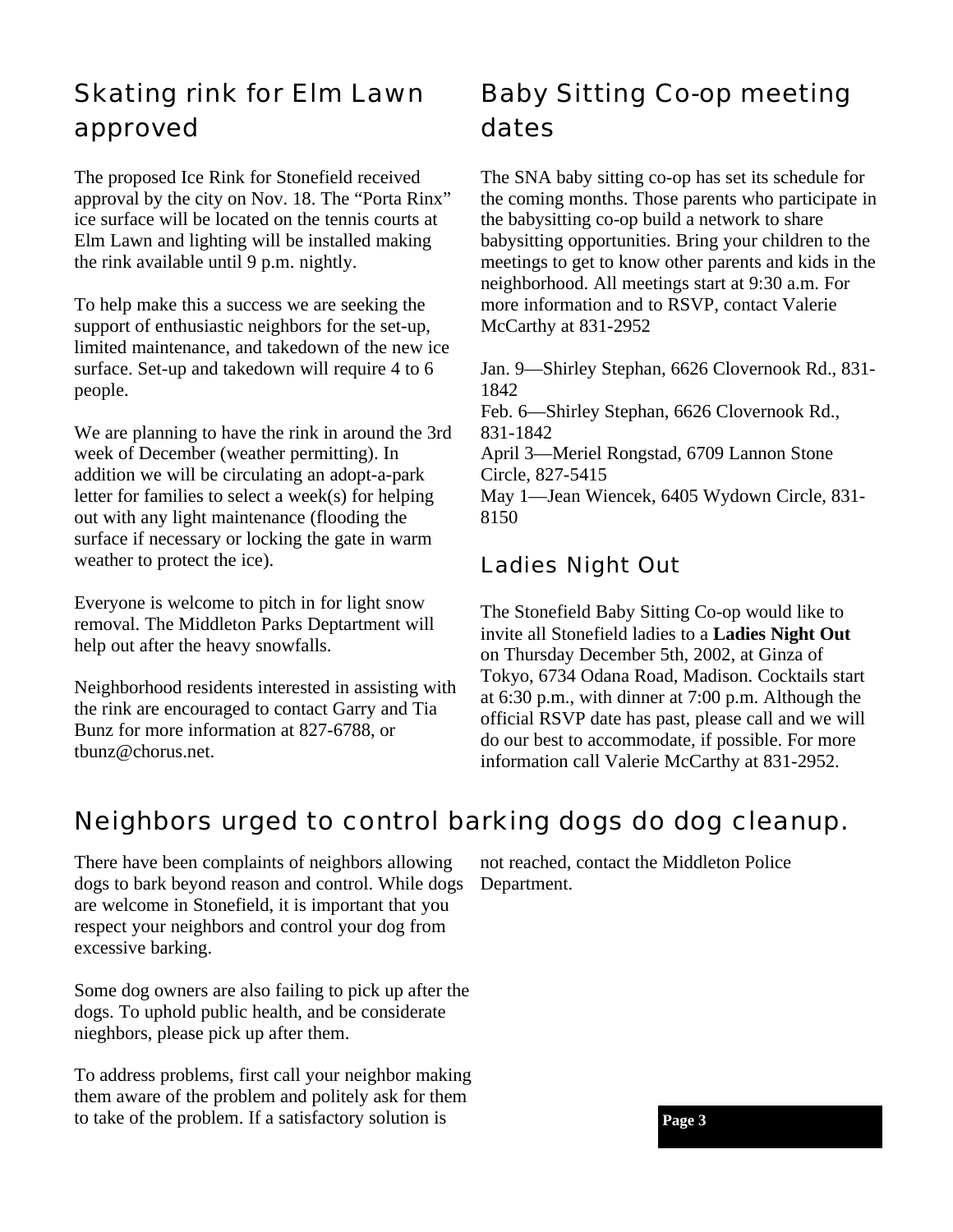### Holiday Country Bazaar

There are many new and exciting new items at this year's Holiday Country Bazaar, including: Snowmen and Santas, Pillows, Blankets, Purses, Towels, Wooden items, Gift Mixes in a Jar, Pajama Bags, Trees, Tree Skirts, Stockings, Original Artwork and Prints, as well as hundreds of ornaments.

Location: 1332 Boundary Road Dates: Thursday Dec. 5th - 3:00pm-9:00pm Friday Dec. 6th - 10:00am-7:00pm Saturday Dec 7th - 10:00am-3:00pm Contact: Mary Jane Smith (608) 836-8757

### City Snow / Ice Removal Ordinance

Owners or occupants of each building are responsible for removing snow and ice. Snow and/or ice must be removed from the entire width of the sidewalk and handicap ramps within the daylight period following the end of the snowfall. If ice cannot immediately be removed, it must be sprinkled with sand, ashes or sawdust, until it can be removed. It is also illegal to plow, throw or blow snow onto the city street.

### Alternative Side Parking in effect

To avoid parking tickets and to assist the city in snow removal, make sure you have your vehicle parked on the even-numbered side of any street on evennumbered calendar days and on the odd-numbered side of any street on odd-numbered calendar days between 1:00 a.m.-7:00 a.m.

### Subscribe to SNA e-News

The SNA e-News provides you with timely news and information from SNA. The e-News is sent as needed with items of interest to SNA members. We currently have 140 subscribers. SNA has taken every reasonable effort to keep your e-mail address confidential, and your e-mail is not given out or shared with anyone.

For existing subscribers, we can now accept two emails per household. If you have signed up and have not received any SNA e-News in the last few weeks, please resubmit your e-mail address.

Subscribe today by sending an e-mail with your name and street address to Stonefield@att.net.

### Donate equipment for Elm Lawn

Elm Lawn playground aides have informed us they are very low on balls & playground equipment. The PTA will be purchasing equipment after they collect donations of equipment.

If you no longer need the following, please leave them in the basket on the porch of Cathy Friedl, Elm Lawn PTA Vice President, at 6712 Clovernook Road.

1. Soccer balls, footballs, kickball's, & basketballs (all sizes, especially small)

2. Frisbees, especially soft ones

3. Koosh balls & toys, soft or squishy throw toys like Nerf.

### Elm Law woods restoration project underway

A large group of Elm Lawn School teachers, children, and adult helpers are trying to restore the woods beside the path and school building with many of the native species. They are working in conjunction with the city (Penni Klein) since it is primarily the city's land, and they have the knowledge to make the project a success.

At this point the group is trying to remove the invasive plants and trees, which requires plants to be destroyed before replanting. In the Spring 2001, the students worked many hours to remove garlic mustard plant. Since garlic mustard seeds can live up to 5 years, it will be a continuing project.

Adults are now using loppers supplied from the city to

cut the buckthorn bushes/trees out of the woods. This tree multiplies quickly and has basically taken over much of the woods.

Many students can easily identify the invasive species. They are also learning respect, teamwork and responsibility for their woods. Last year, students worked on removing the garlic mustard with book buddies, such as a 4th grade teaming up with the kindergarten.

The project will start up again in the spring. Stay tuned for details. For more information contact Lynn Karle at 608 831 9650 or, Tortugaboys@aol.com.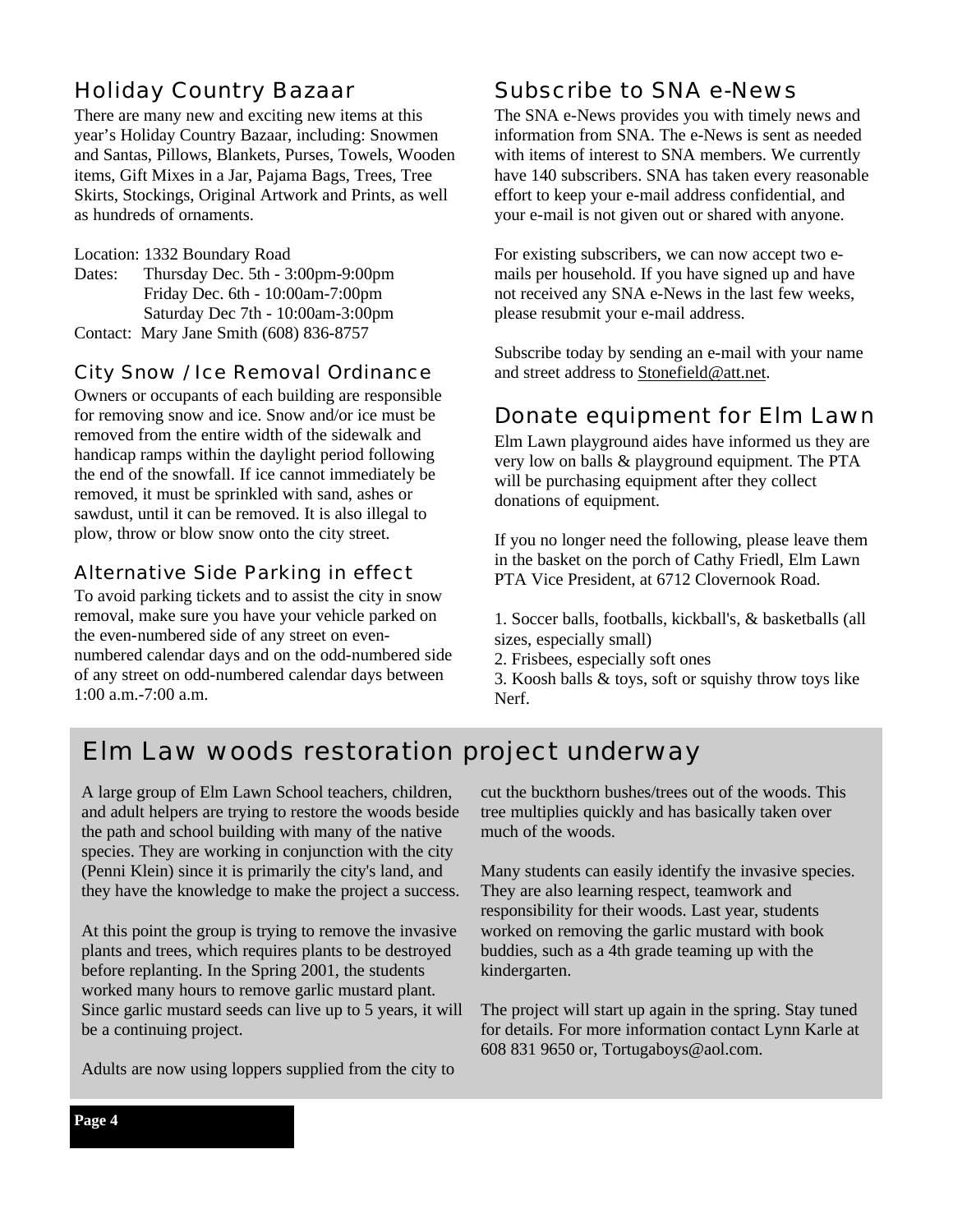# Stonefield Covenant Compliance

Every Stonefield owner has a responsibility to comply with their Covenants and Deed Restrictions. If you do not have a copy, please contact a Stonefield Association board member. The Association often receives complaints about noncompliance. SNA did not develop the covenants and is not responsible for enforcement. However, we have a responsibility as a neighborhood to maintain the standards that we all agreed to when we purchased our homes. Homeowners cannot arbitrarily pick and choose which covenants they will or won't abide by. The Covenants and Deed Restrictions is a legal and binding agreement. Direct comments, concerns and questions in writing to the SNA who will act only as a go-between to forward them to the appropriate covenant compliance committee formed in accordance with your plat's covenants and deed restrictions. The covenant were designed to protect the interests of all the property owners.

Some of the restrictions include but are not limited to:

- *Storage of boats, trailers or other RV vehicles is prohibited unless kept inside garages (temporary storage for loading or unloading is not to exceed 48 hours).*
- *Accessory buildings are expressly prohibited (this includes dog houses and kennels).*
- *Only two domestic animals may be kept on any Lot and must be housed within the principal structure.*
- *No firewood or woodpile shall be kept outside a structure. (except Lots 3-7 and 15-51)*
- *No clotheslines shall be permitted on a permanent basis.*
- *Exterior antennas, satellite discs or solar panels shall NOT be*

*permitted.*

- *The use of developer approved light posts and mailboxes is mandatory to ensure continuity within Stonefield Village. (Plastic newspaper tubes are not permitted).*
- *Trash and garbage containers shall not be permitted to remain conspicuous except on days of trash collection.*
- *No fence shall be erected on any part of any lot without prior written approval! Primarily, only fences surrounding swimming pools are permitted.*
- *Landscaping covenants for your plat must be followed.*
- *The Lots shall be used for residential purposes only.*
- *Parking of service vehicles owned or operated by any Owner is prohibited unless kept in garages.*
- *No cars or other vehicles shall be parked on lawns or yards at any time.*

While noncompliance is sometimes unintentional, neighbors are aware of those in noncompliance.

*Enforcement: If any Owner shall violate or attempt to violate any provision of this Declaration during the term of this Declaration, then all other owners, and all other persons owning any lot or lots within said plat shall have standing to bring proceedings at law or equity against the Owner violating or attempting to violate any such provision and the prevailing party shall be awarded reasonable attorney's fees and costs.*

### Bits, pieces and scraps of news….

#### **SNA Opportunity.**

The SNA is looking for a volunteer to head up the SNA Welcoming Committee. The main job is to distribute welcome packets to new neighbors to community. Contact James Dvorsky at 836-4045, or james.dvorsky@att. net, for more information.

#### **What's new on City of Middleton web site:** www.ci. middleton.wi.us

- From the City Assessor's office: Now you can look up City of Middleton residential property information.
- The latest Middleton Water Quality Report is now available

### Thank You To…..

**Liz Weirich** of First Weber Realty, an SNA neighbor, for paying for the mailing cost of this newsletter. **James Dvorsky** for organizing and running the Annual Picnic. **Patty Dean** for organizing the 4th of July Picnic. **Shirley Stephan** for planning the Back to School Coffee

**Jeffery and Lynne Gould** for hosting the Summer Adult Social. **Mari Brunsell** for the plantings at the Stonefield entrance. **Diane Brown** for organizing the Garage Sale. **Kathy Miller** for heading the Welcoming Committee.

from the Middleton Water Utility.

- The 2002 City organizational chart is available here.
- Learn about how Middleton is developing a "Smart Growth Plan" in conjunction with the Village of Waunakee and the Towns of Springfield and Westport.
- The Draft 2002-2006 Capital Improvements Program.
- City of Middleton Master Plan.
- Middleton Common Council Meeting agendas and minutes are available online.
- Middleton's City Ordinances are online.